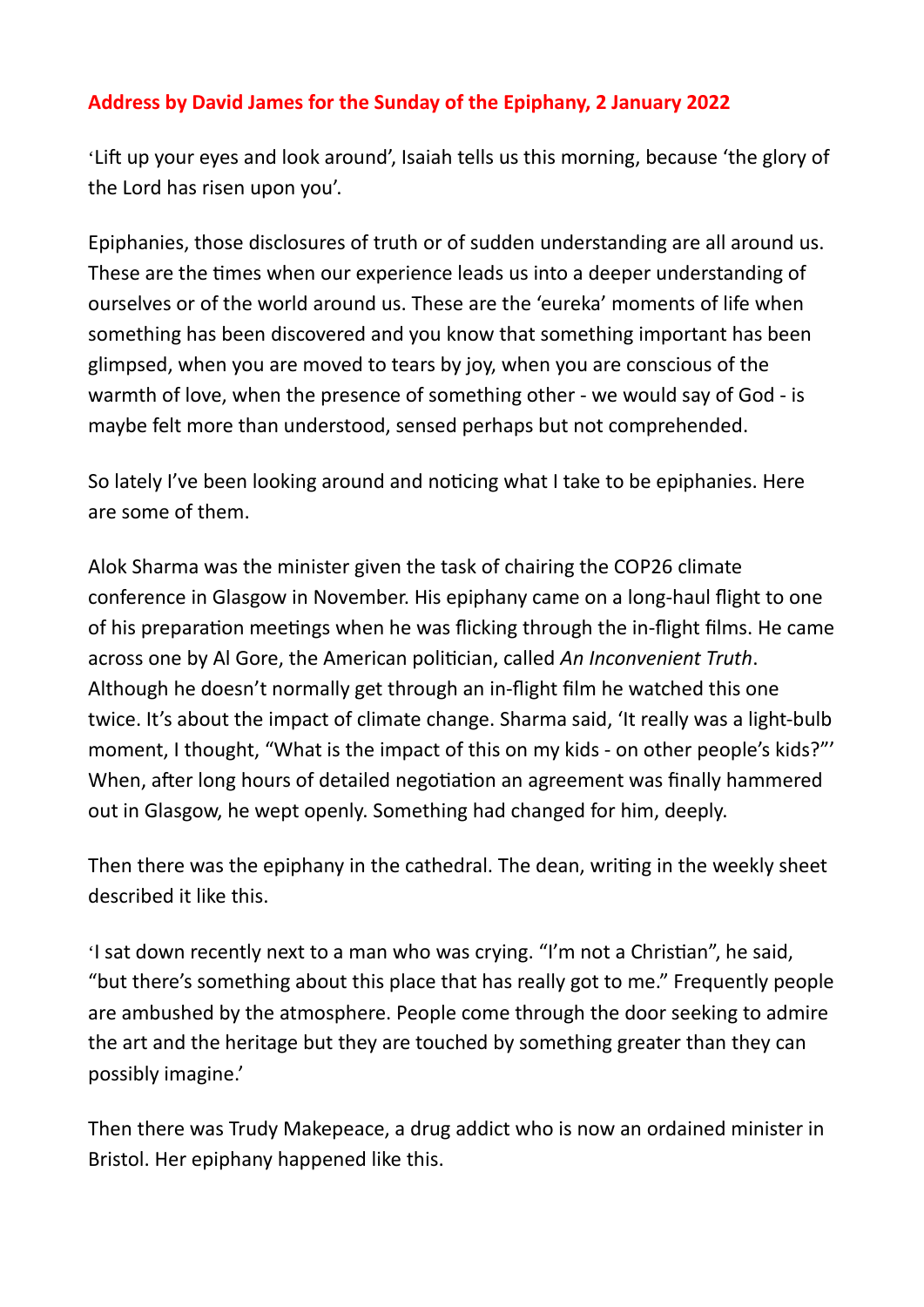'A month before my final arrest I became open to the possibility of living hope in Jesus Christ; I prayed to receive God's forgiveness and asked for his help.

As I did I experienced something I'd never known before: overwhelming love and acceptance, a sense of coming home. I felt peaceful and clean for the first time, instead of restlessness and anxiety. I was in complete disbelief; the guilt, regret and shame had vanished. I experienced freedom from the controlling power of drugs, lying, stealing and manipulation; it was miraculous.' *Abused, Addicted, Free* - her autobiography.

Matthew gives us the story of the wise men coming to look for Jesus. They, like most people in the ancient world, believed everything to be of a piece so that for them the earth and the heavens were intimately linked to each other. We're not so aware of the night sky these days with bright street lighting even in the countryside. But when you do visit a place which is truly dark at night you can't but be aware of the stars and the vastness of space beyond our little world. It gives a different and wider perspective on our lives, such that we might well say with the psalmist, 'What are mortals that you are mindful of them, human beings that you take notice of them?'

So the conviction that those wise men had that there were heavenly signs of something important happening was not strange to those who first heard the story when Matthew wrote it. But his readers, probably Jews, might have been surprised that this early revelation about Jesus' identity was first made to the gentile world. The magi were the first beyond Jesus' own family and people to have any inkling of who he was and would become: the king of the Jews. In this gospel it is also an outsider who first acclaims Jesus as God's Son when the centurion who watches him die on the cross suddenly has an epiphany that in this crucified outlaw he is also looking on God: 'Truly this was God's own Son.' The notice above Jesus' head, that here was the king of the Jews, was meant ironically. The centurion suddenly realised it was simply the truth.

That's the kind of human experience this great festival opens our hearts and minds to: the truth about God, about ourselves and about the world we live in.

We're still searching the heavens for meaning. On Christmas Day itself NASA in the US, in collaboration with space agencies in Canada and Europe, launched the James Webb Space Telescope, a new, more sophisticated version of the Hubble Telescope whose journey will take it even further than the magi's, some million miles into